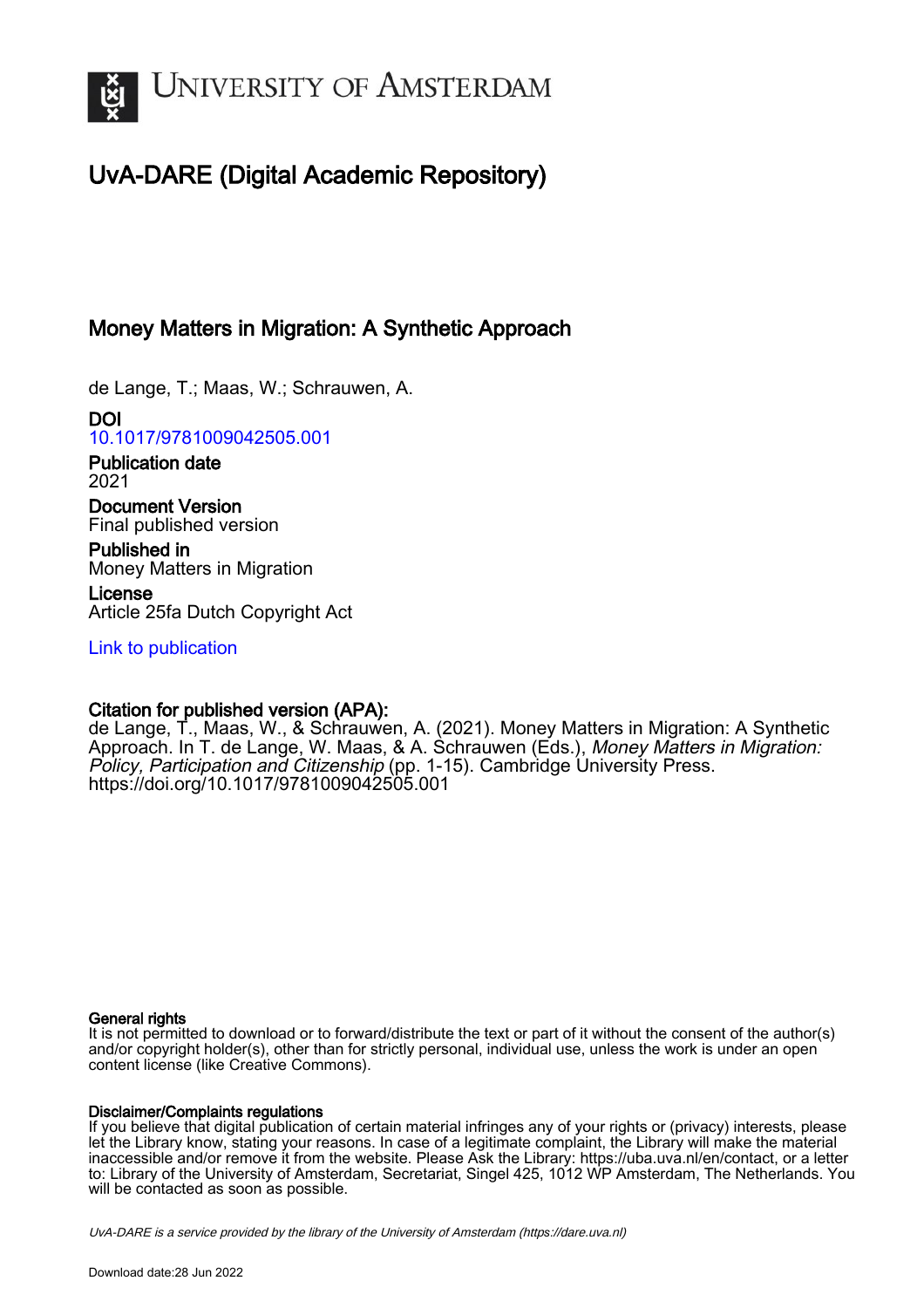### Money Matters in Migration: A Synthetic Approach

#### tesseltje de lange, willem maas, and annette schrauwen

Migration, participation, and citizenship are central political and social concerns in democratic societies and beyond. From the 1948 Universal Declaration of Human Rights (UDHR) to the 2018 Global Compact for Safe, Orderly, and Regular Migration, international agreements portray individuals and communities in terms of worth and value, seeing human diversity as an asset rather than a threat.<sup>1</sup> The UDHR extols the dignity and worth of the human person and declares that everyone has rights to social security, just and favourable conditions of work and remuneration, rest and leisure, free education, and an adequate standard of living; individuals have the right to freedom of movement and residence within the borders of each state, the right to leave any country, including their own, and to return to their country, and the right to seek and to enjoy in other countries asylum from persecution. The Global Compact reminds us that 'migration has been part of the human experience throughout history' and declares that signatories 'recognize that it is a source of prosperity, innovation, and sustainable development in our globalized world'; a key objective of the Compact is to 'mitigate the adverse drivers and structural factors that hinder people from building and maintaining sustainable livelihoods in their countries of origin', while the Compact 'promotes the well-being of migrants and the members of communities in countries of origin, transit, and

<sup>&</sup>lt;sup>1</sup> UN Secretary-General António Guterres stresses how human diversity is 'an Asset, Not a Threat' and the Global Compact on Migration can play a crucial role in the world's recovery from COVID-19. UN Secretary General Press Release SG/SM/20459, 1 December 2020.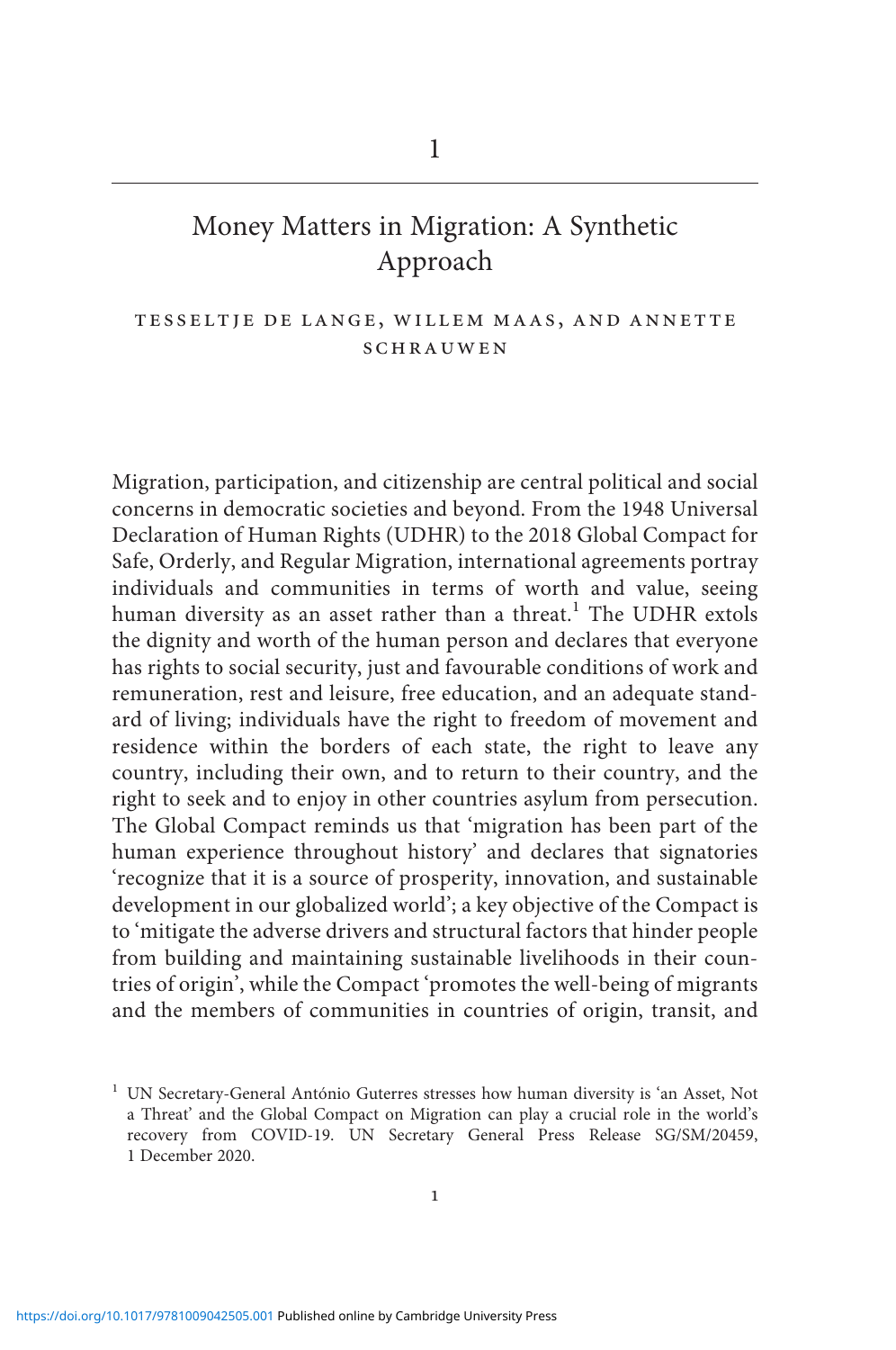destination'. <sup>2</sup> Tying migration to the language of human worth, rights, and prosperity reflects the varied contributions of this book.

The role of money in migration – tangible, intangible, conceptual, and as a tool of policy design – is understudied, overlooked, and analytically underdeveloped. Money matters in curbing the arrival of migrants at borders or facilitating access for certain migrants over others. It is key in non-humanitarian entry policies (e.g. through income requirements, salary thresholds, or fees), for participation in wider society for the migrant and loved ones left behind (e.g. through the payment of remittances, access to the labour market, and fines for those not participating 'properly'). And money matters when obtaining and exercising citizenship (fees, costs of language training) but also when including the rich in citizenship programmes or excluding poor and unwanted citizens. Why not take money as our point of departure in our critical study of migration, inclusion, and citizenship law and governance?<sup>3</sup>

This book starts a reappraisal of migration laws and policies' 'worth' for sending and receiving societies, migrants, their families, and their employers. The in-depth analysis of financial barriers to migrate, to participate, and to remain refreshes our thoughts on migrants' (lack of) money. The selected chapters all use money as the lens of inquiry into regulatory structures. Money is defined very literally and very practically: money in the bank, a salary, a fee, a subsidy; in short, money in the narrow sense of financial resources and as such a 'migration management' tool often overlooked in academic research. In line with the common lay understanding of migrant and by lack of a definition under international law, this book defines a 'migrant' as 'any person who moves away from her country or state of origin either temporarily or permanently and for a variety of reasons'. Migration refers to the process of such movement.

This book does not force an overarching theoretical framework, as the individual chapters each engage with migration theory in their own fields. Our aim is to facilitate overarching engagement and to 'launch

<sup>3</sup> This observation by Tesseltje de Lange inspired this project on money matters in migration, resulting in a panel session at the 2018 Council of European Studies annual conference and a follow-up workshop at the University of Amsterdam featuring early drafts of many chapters.

 $2$  Objective 6 of the Global Compact is to facilitate fair and ethical recruitment and safeguard conditions that ensure decent work; objective 20 is to promote faster, safer, and cheaper transfer of remittances and foster financial inclusion of migrants; objective 22 is to establish mechanisms for the portability of social security entitlements and earned bene-<br>fits. The rest of the Compact also echoes the language of investments and sustainability.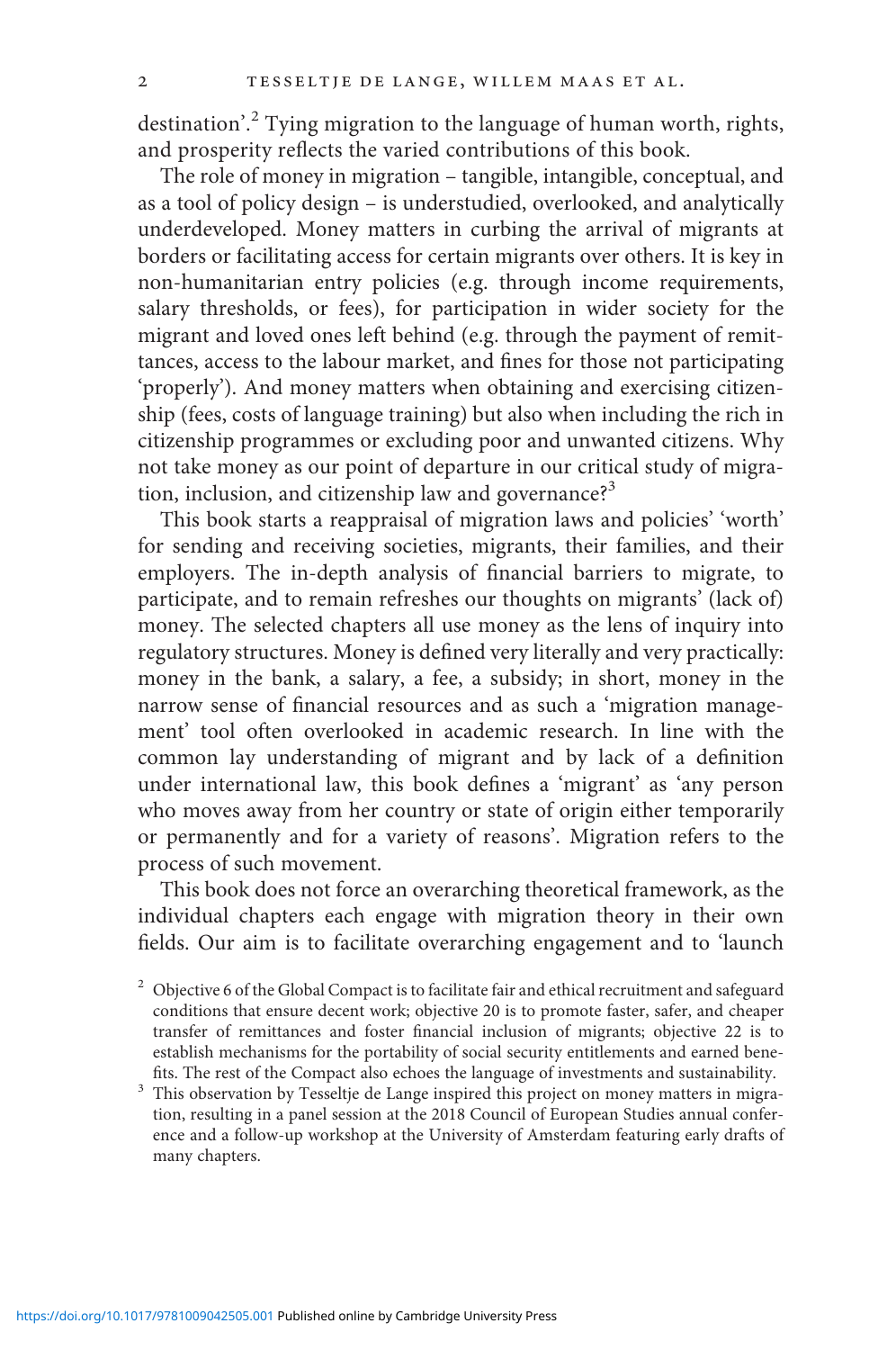new ships' in terms of new research on the subject of money in migration, rather than predetermining their path through a single grand theory. Theoretical notions engaged with by the contributors include Sassen's 'logics of expulsions',<sup>4</sup> addressed by De Jong & De Hart (Chapter 17), Schrauwen (Chapter 7) as well as De Lange & Guild (Chapter 12), and build on it by providing new insights into the meaning of participation, citizenship, and the role of financial instruments in these 'expulsions'. Feminist theory on economic and cultural norms about what constitutes (productive) work informs the chapter by Mantu (Chapter 11); Böcker et al. depart from the Baumol effect, which explains why many countries have a demand for migrant care workers. Their contribution addresses 'irregularity' or 'semi-legality' as a (non)compliance with labour and social security law. Theorizing labour market–related immigration enforcement and (non)compliance with immigration law is the topic of Morgan's contribution. Speaking of markets, Surak (Chapter 14) on investor citizenship theorizes how inequality rather than equality defines the worth of citizenship, while Maas (Chapter 18) explores the ways in which financial disparities and conditions exist in tension with ideas of equal citizenship even for internal migrants.

All contributions to this volume convincingly discuss money as an instrument of border drawing. Shachar sums it up eloquently in Chapter 16: 'States have proven more enterprising than most theories would have predicted in finding new ways to control migration and mobility, developing a sophisticated kaleidoscope of territorial, cultural, and economic line-drawing techniques that can be deployed selectively against different target groups, and according to different baselines, including means, privilege, and power.' She continues:

In recent years, important strides have been made in revealing the impact of considerations of race, culture, ethnicity, gender, sexuality, and, increasingly, religion too in de facto shaping the prospects of migration and integration – despite being formally prohibited and discredited. [...] While enriching and nuancing previous accounts, surprisingly little attention has been paid to the persistence of wealth in creating, or replicating, unequal admission to territory and membership.

The contributions to this volume engage in closing this gap. This book aims to encourage more multidisciplinary and interdisciplinary research into the role of money and resources on migration. Given the different disciplinary perspectives included in this volume, each chapter uses

<sup>4</sup> Sassen 2014.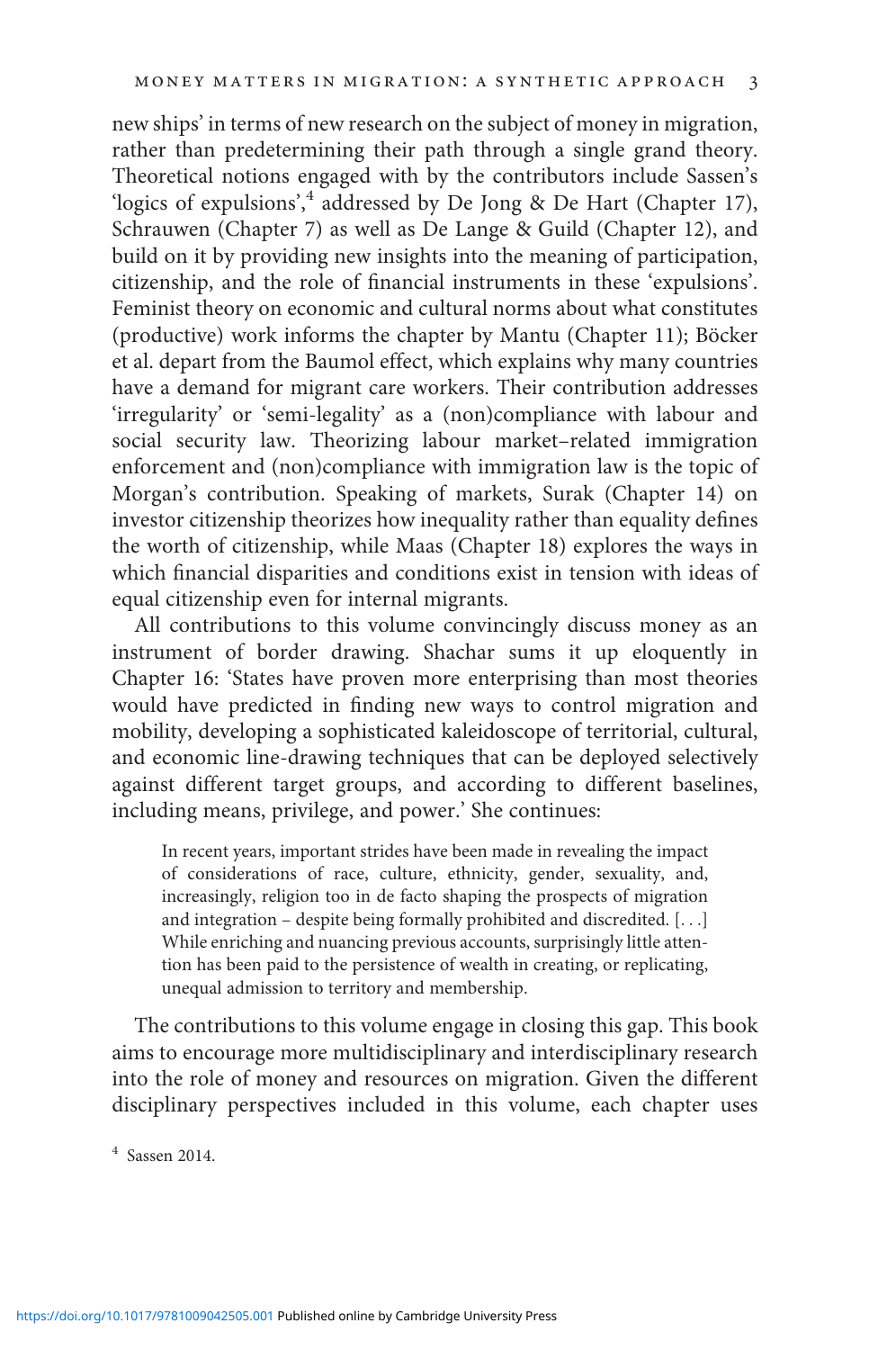different research methods, each appropriate in its own field. The sum of the chapters is stronger than the parts, as readers from different disciplines can compare the ways in which money is conceptualized and utilized in research on migration from various disciplinary perspectives. The balance between empirical and theoretical work advances the debate on how (not) to manage migration. The book will hopefully inspire new research on the topic of money in migration.

The selection of the chapters is based on three elements: first, the inspiration they offer for future research into money as a tool to manage migration; second, the multiple methods used by the chapter authors; and third, the basis offered for theoretical as well as policy debates based on the findings presented in the chapters. Such a wide range of cases adds value to this volume.

#### Aims, Actors, and Instruments Engaging Money

Throughout the chapters, three important elements of analysis return implicitly or explicitly: policy aims, sometimes unexpected actors and subjects of money-driven migration 'management', and the variety of instruments used, such as financial incentives or sanctions ('carrots or sticks').

#### Money as a Tool to Achieve Policy Aims

The first analytical element is the *aim* that financial instruments seek to achieve. Money matters as an instrument to select migrants in order to protect the welfare state, a policy discourse addressed by Eggebø and Staver (Chapter 8). It matters in the design of labour law enforcement instruments aimed at combating illegal participation of migrants in the labour market. Analysing the role of money in migration management requires exposing the explicit or hidden objectives. The aim of policies on remittances can be framed as a development tool or as a way to prevent terrorism, meaning the aims collide.<sup>5</sup> This is precisely the dilemma that entangles migrant workers, as D'Orsi (Chapter 13) discusses in his chapter regarding Africa and De Lange & Guild (Chapter 12) discuss for the UK and the Netherlands. The governance of remittances serves a socioeconomic interest of countries of origin. For this reason, countries of origin may not aim to curb migration, as remittances might decrease.<sup>6</sup>

 $\frac{5}{6}$  Lindley 2011.<br> $\frac{6}{6}$  De Haas & Plug 2006.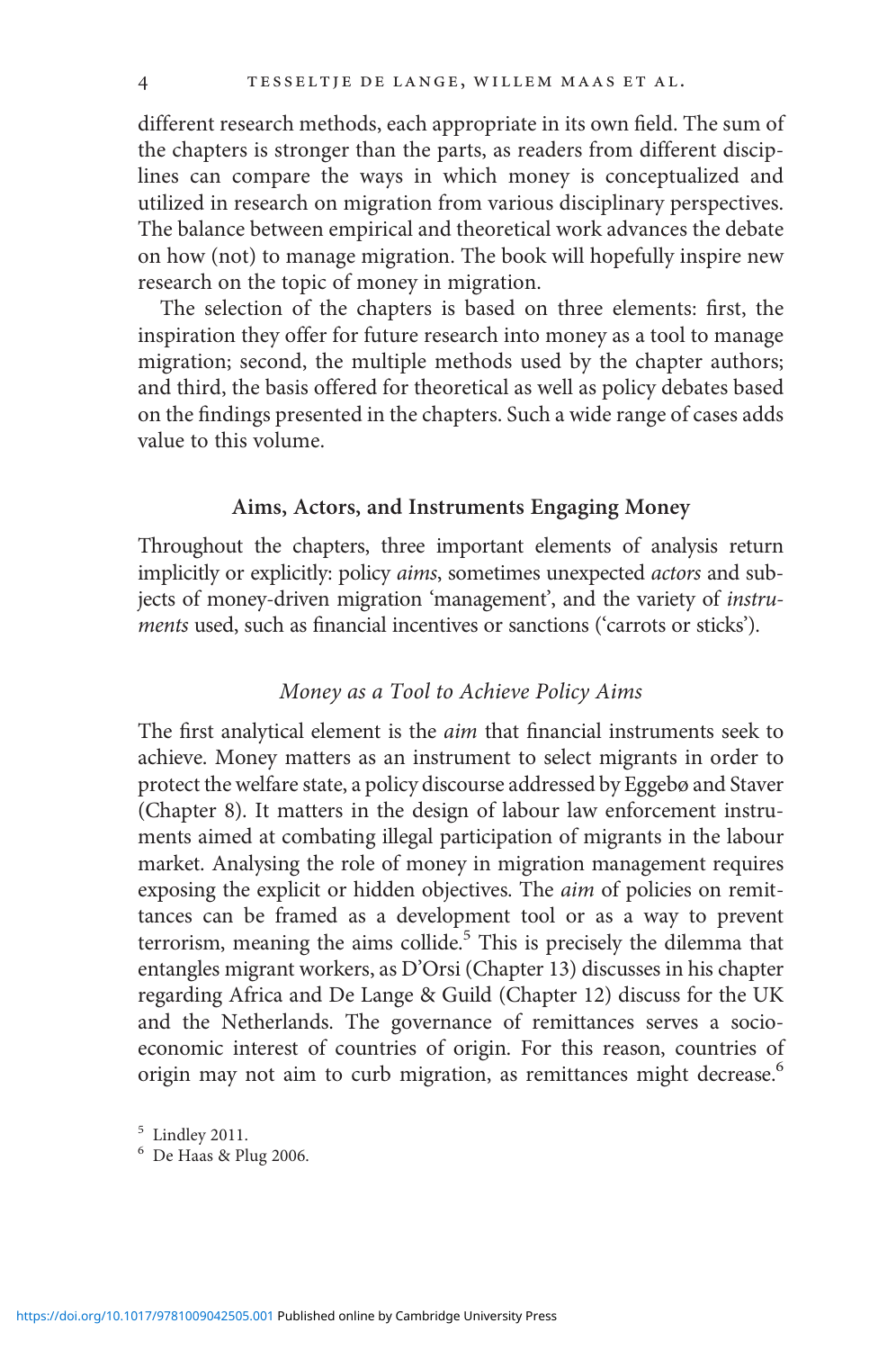Likewise, as Molinari discusses in Chapter 3, the increased EU expenditure on migration management outside the EU can be understood as an alternative source of income for countries of origin. Gazzotti (Chapter 4) discusses yet another alternative source of socio-economic funding, notably donor-funded projects of NGOs and IOs. The chapters indicate how these alternative financial sources each have their drawbacks that may not immediately become clear if one ignores the 'aim' or structuring role of money. Furthermore, as Lebon-McGregor & Micinski (Chapter 2) show in their analysis of the funding of IOM, a variety of financial sources results in a fragmented global migration policy where aims are mostly prioritized in a way that reflects existing power structures.

Diverging policy aims when taking money as an analytical tool allow for a critique of the dichotomy between forced and unforced migration, between 'refugee' and 'migrant'. <sup>7</sup> We also see this distinction in the UN Global Compact for Safe, Orderly, and Regular Migration.<sup>8</sup> Traditionally, asylum and refugee law, understood as human rights law, tended to develop along other lines than the law on voluntary migration.<sup>9</sup> The right of asylum is primarily understood as a human right.<sup>10</sup> As yet, forms of voluntary migration such as labour migration and family reunification are generally subject to the right of states to deny entry to foreigners on the basis of financial requirements.<sup>11</sup> Legal categorization of foreigners according to nationality, skills, income levels<sup>12</sup> (e.g. Eggebø & Staver, Chapter 8 in this volume), or according to the investments they can make (see Shachar, Chapter 16; Prats, Chapter 15; and Surak, Chapter 14 in this volume) aims for more, or less, migration, participation, or citizenship. Such legal categorizations are often contested. Larratt-Smith's Chapter 5 on money and migration in the Venezuelan-Colombian borderlands forms a painfully clear example that the

- 
- 
- 
- 
- extremely high income requirements set for family migration in the United Kingdom is discussed by Wray et al. 2015. See also Court of Justice EU Chakroun [C-578/08] and Kachab [C-558/14] on how income requirements should not become barriers hindering family life indefinitely.

 $7$  For a critique of the construction of the dichotomy between 'refugee' and 'migrant', see Crawley & Skleparis (2017). On categorization in general: Schrover & Moloney 2013. For an example of financial consequences, e.g. employer sanctions for mis-categorizing student migrants as workers, see De Lange 2015.<br><sup>8</sup> Guild & Grant 2017.<br><sup>9</sup> Boeles et al. 2014, p. 3.<br><sup>10</sup> Boeles et al. 2014, p. 244.<br><sup>11</sup> De Lange & De Sena 2019.<br><sup>12</sup> On border drawing through salary requirements, see P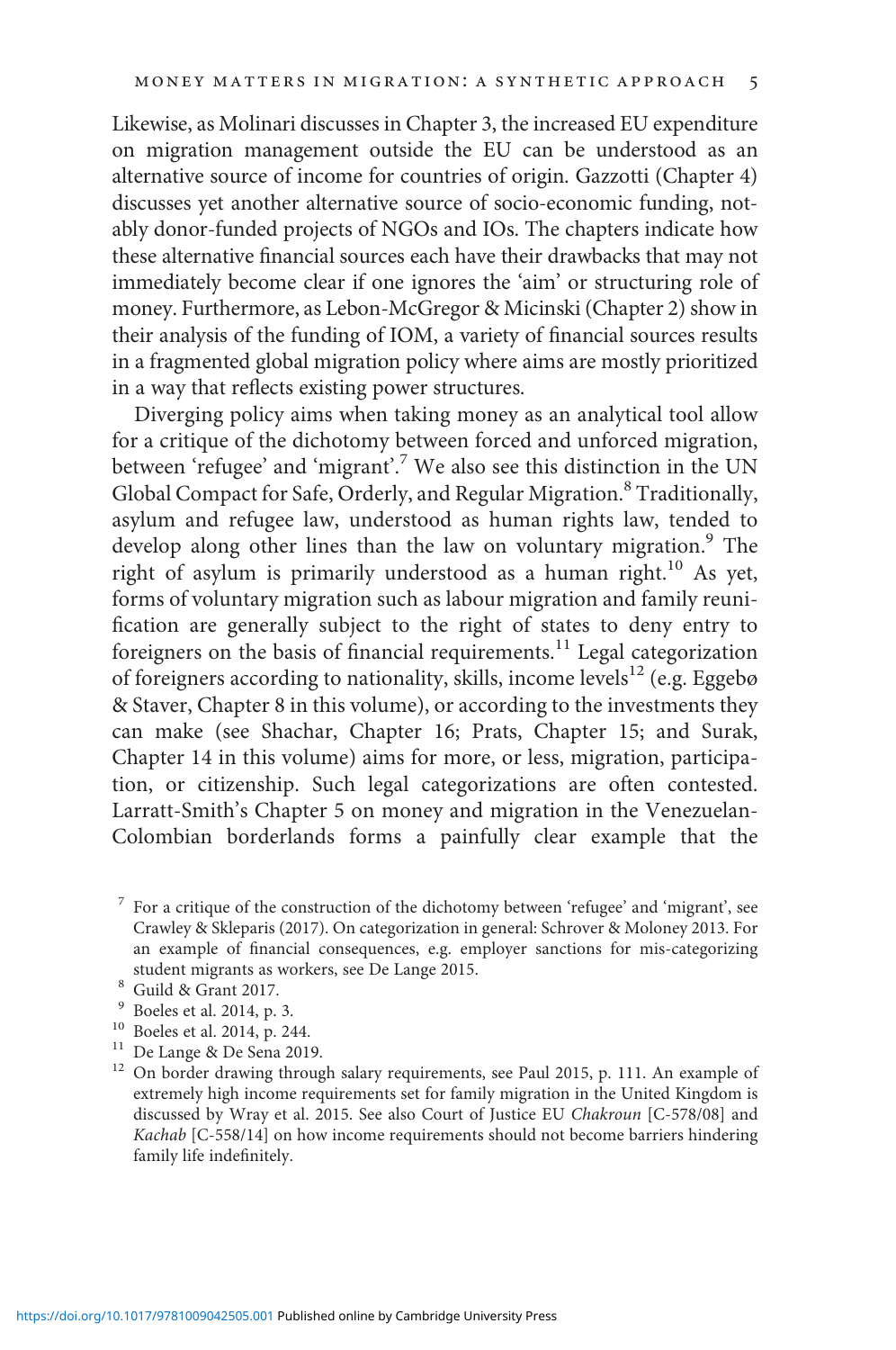distinction between forced and unforced migration is not clear-cut. EU citizens in contrast form a privileged category because they have a right to enter member states of the EU of which they do not have the nationality.<sup>13</sup> Even for them, the right is subject to financial conditions: EU citizenship allows member states to refuse admission to those who may become 'burdens' just as national constitutions usually guarantee rights to free movement but often also limit these rights.<sup>14</sup>

#### Actors and Subjects

It is useful to distinguish between actors who decide on the use of money as an instrument of migration governance and those who are subjects of the rules. In general, governments qualify as actors setting financerelated instruments in migration policy. However, they can also be subjected to financial obligations such as having to bear the costs for the reception of asylum seekers. Migrants and sponsors qualify as actors when they make money-related decisions on where to migrate or whom to hire. They are subject to rules that impose financial conditions on access to territory or family reunification. Employers or passenger carriers are generally seen as actors in the enforcement of migration rules. In fact, they are subjects of penalties included in rules on combating illegal immigration.

The exploration of the role of money in migration in this book uncovers a diverse range of actors, regulatory structures, and impacts which allow investigating the value of money across a myriad of migration laws, policies, and practices. The book includes chapters that address actors and the role of money at the macro level (does the EU budget on migration management reflect an exclusive or inclusive migration policy, Molinari, in Chapter 3) as well as chapters that include research on micro level (e.g. Böcker et al., Chapter 9, describe how money structures decisions of individual households and private employment agencies to hire migrants for in-house care; De Jong & De Hart, in Chapter 17, picture the 'expulsion' of individual citizens with a migrant partner in social policies). The book also includes analyses of intermediary actors such as recruitment agencies (De Sena, Chapter 6), employers of illegal immigrants (Morgan, Chapter 10), or households recruiting migrant workers (Böcker et al., Chapter 9), non-governmental organizations (Gazzotti, Chapter 4),

<sup>&</sup>lt;sup>13</sup> Maas 2007; Schrauwen 2021.<br><sup>14</sup> Maas 2013.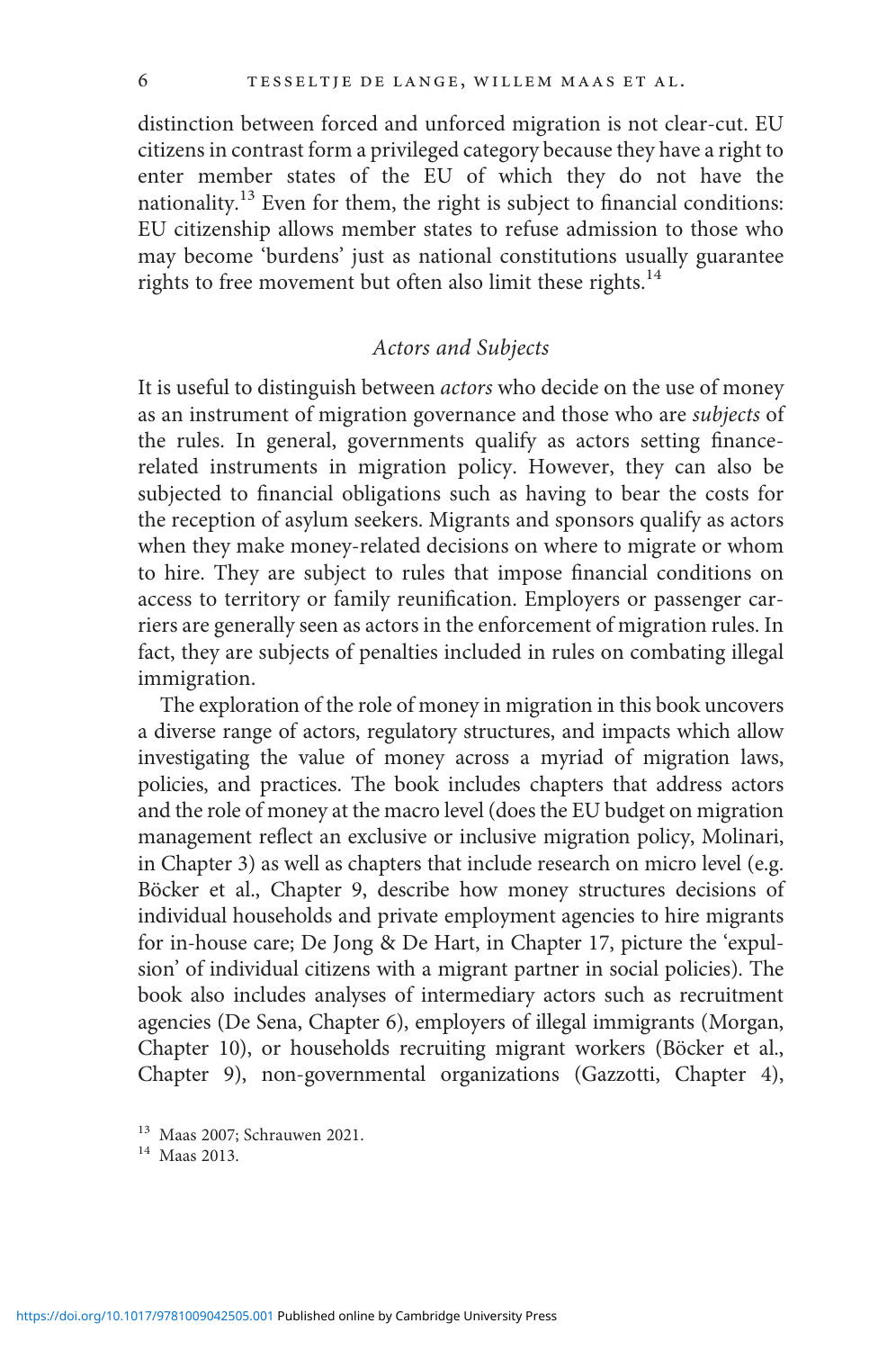intergovernmental organizations (Lebon-McGregor & Micinski, Chapter 2), or banks as service providers (D'Orsi, Chapter 13; De Lange & Guild, Chapter 12), all involved in shaping migration, participation, and citizenship. An emphasis on migrants and governments shows how wealth and income affect movement even within states, facilitating migration or making it more difficult (see Maas, Chapter 18). The focus of the book is on the role money plays in these actors' policies and practices, rather than on these actors as an industry.

#### Instruments

The instruments used can serve as incentives or barriers to migration, participation, or the enjoyment of citizenship rights; they are 'carrots or sticks' to manage migration. Income thresholds are an obvious barrier (Eggebø & Staver, Chapter 8). Less conspicuous barriers to participation are employer sanctions (Morgan, Chapter 10) or the 'unbanking' of sometimes long-time residents (De Lange & Guild, Chapter 12). Multiple chapters demonstrate money-related barriers to full citizenship (De Jong & De Hart, Chapter 17; Maas, Chapter 18; Mantu, Chapter 11; Schrauwen, Chapter 7). Investment citizenship, on the other hand, can incentivize migration, as can subsidies (Molinari, Chapter 3; Gazzotti, Chapter 4). In this volume, Lebon-McGregor & Micinski (Chapter 2) examine the role UN funding played in the origin and evolution of the International Organization for Migration (IOM), an organization with great impact in the field of migration management, supporting diaspora communities but also prominent actors in many return programmes. Böcker et al, Chapter 9, show how cash-for-care schemes (providing allowances instead of services to people dependent on long-term care) incentivize the recruitment of care workers from lower-wage countries.

#### Migration, Participation, and Citizenship

This introduction mirrors the book's tripartite focus on migration, participation, and citizenship. Following David Abraham's theoretical framework as presented in the seminal work of Brettell and Hollifield Migration Theory: Talking across Disciplines, the chapters are grouped under the three subthemes of migration, inclusion (which we rename 'participation'), and citizenship.<sup>15</sup> This structure allows us to offer an

<sup>15</sup> Abraham 2015, pp. 289–317.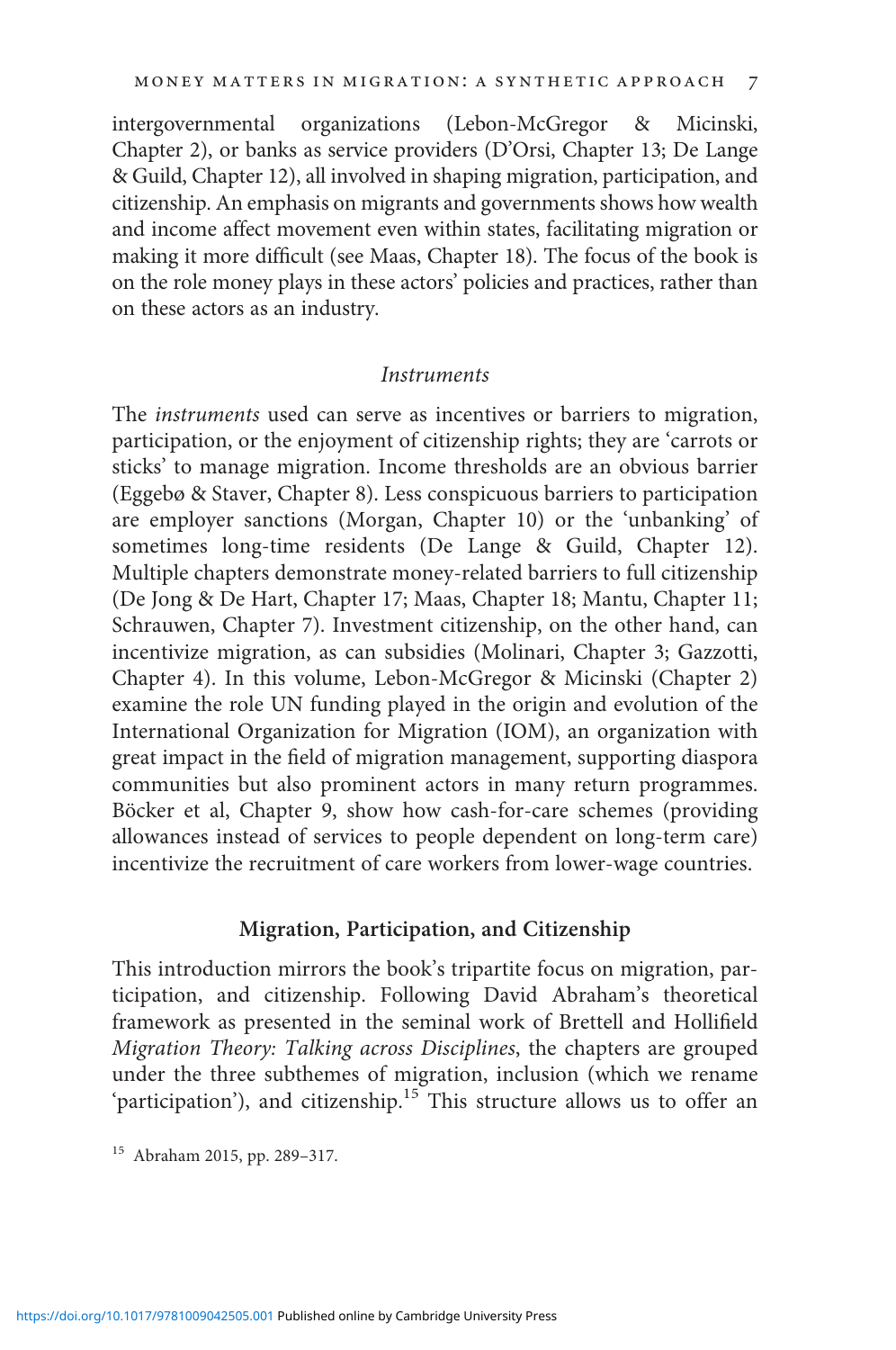overarching engagement with migration theory and research. Migration, participation, and citizenship broadly reflect different stages in a migration trajectory, from movement to initial settlement and entering into another context to incorporation in that other context as citizens. Whereas migrants may not perceive their movement as taking place in stages, legal systems do take these stages as point of departure by setting rights and obligations per stage, requiring different sets of rules: rules on border controls and admission, rules on equal treatment and constitutional protection on non-migration matters for those allowed in, and rules of naturalization and access to citizenship for full incorporation.<sup>16</sup> Each policy stage can be perceived as more, or less, 'welcoming'. <sup>17</sup> As already discussed earlier, the authors in this book theorize these stages, again, each from their own disciplinary background.

#### Part I – Migration

Many actors are relevant in the study of a migration trajectory, be it sending/source states, local sponsors, or intermediaries and recruiters facilitating or restricting migration. And there are actors whose position is in between departure and arrival: not only migrants but also human traffickers, NGOs, states of transition, and transport companies. A focus on the role of money leads to sometimes overlapping analytical fields of study on a single migration trajectory: financial considerations that influence a person's decision to migrate or determine the availability of migration options; employers', agents', financial institutions', or sponsors' costs and benefits in relation to facilitating or restricting migration; decision-makers' financial considerations when governing or managing migration, where decision-makers can be states, international organizations, the EU, or their delegates.

Chapters 2 to 8 address one or more of these actors and their roles, their impact on migration trajectories, and their (ab)use of financial power (e.g. of receiving states over sending states or other institutions). These chapters also cover financial instruments in making, influencing or using migration law, policy, or practice such as financial obligations as conditions or practical obstacles for migration, costs and benefits of the type of migration they are involved in, or the categorization of the people or actors they impact.

 $^{16}\,$  Abraham 2015. 17 De Lange 2018.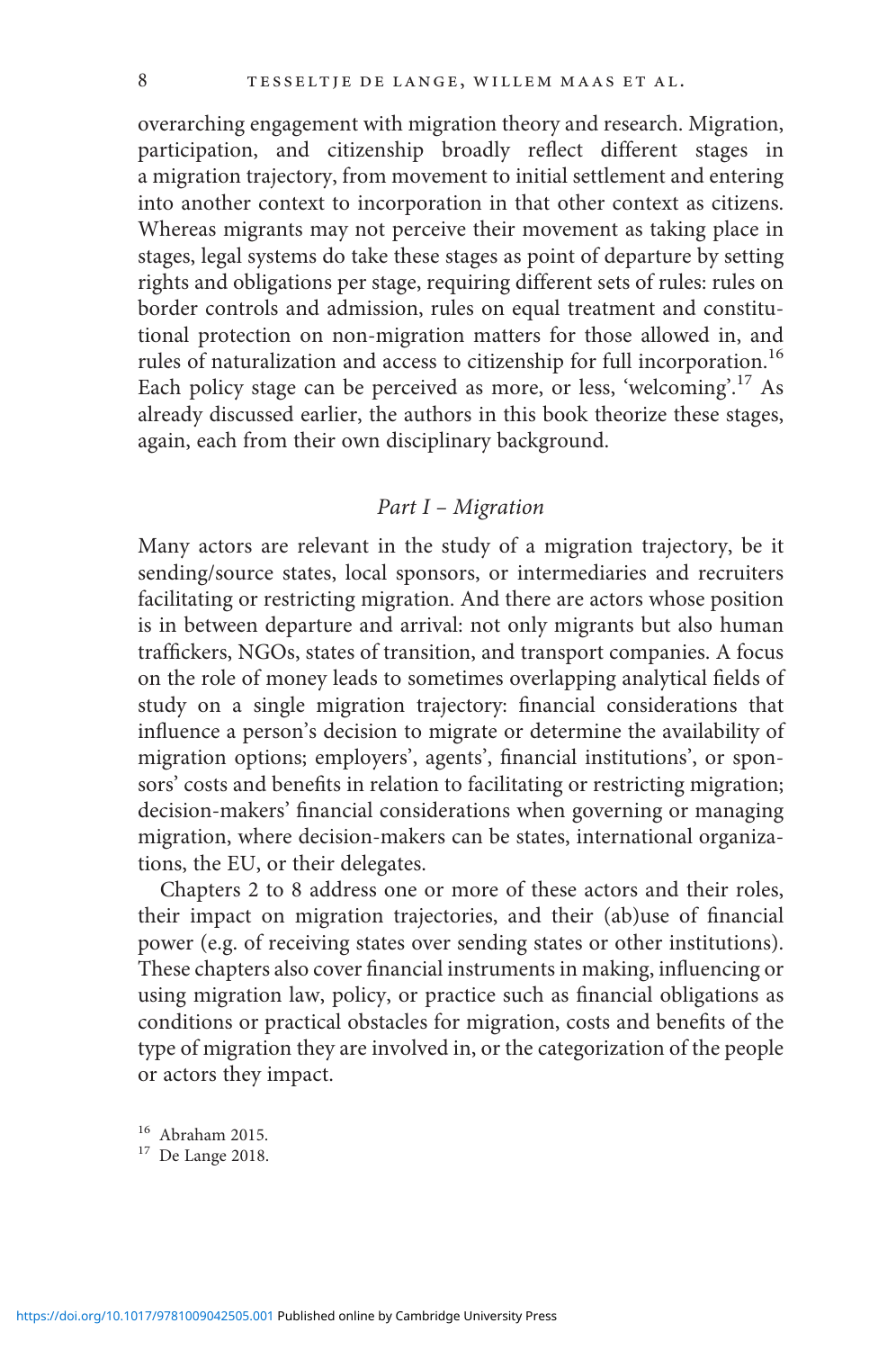Chapters 2 to 4 address funding of migration. Elaine Lebon-McGregor and Nicholas Micinski show how voluntary earmarked funding has an impact on the position of IOM, the governance of migration, and contributes to a growing fragmentation of migration regulation through informality and non-binding agreements. Caterina Molinari analyses changes in the EU budget and links them to various areas and objectives of the EU migration policy. She concludes that the EU uses money as a privileged tool to manage migration and that funding decisions post 2015 are mainly directed towards exclusion and return of migrants. Lorena Gazzotti zooms in on the funding of welfare care for migrants in Morocco. Her chapter on donor-funded projects lays bare how this may lead to states outsourcing care and the decision on who does (not) receive care. With that, responsibility has shifted, but without any accountability mechanisms in place other than the conditions of the donor-funded project.

Chapters 5 and 6 turn to the migration trajectory and migrant strategies. Charles Larratt-Smith provides the reader with a more internal perspective of the Venezuelan exodus. His chapter gives an inside and detailed illustration of how economic collapse may lead to people being forcibly displaced without having the protection the international community provides to refugees from war zones. The chapter shows how lack of money results in not being able to access temporary visas because of the fees a home state charges for official documents. With that, illegal bordercrossing, dependence on the informal economy, exposure to crime, and exploitation follow in the Venezuelan-Colombian borderlands. Pedro de Sena's chapter brings us to labour migration in Asia. He shows how (lack of) protection of migrants starts at home, hence the importance of sending countries. Where recruitment fees are determined by a supply-anddemand system in both sending countries and destination countries, improvement of working conditions and access to work visas are hindered. The recruitment industry opposes regulation from sending states aimed at protection of migrants. Resulting recruitment-induced indebtedness thus can lead to dependence on the informal economy and exposure to crime and exploitation – also of migrants whose border-crossing was legal.

Chapters 7 and 8 focus on receiving states and their regulation of admission and residence via financial conditions. Income requirements are commonly used across the globe to manage migration, often with a high level of discretion for the receiving state to design the level of income it deems sufficient.<sup>18</sup> In Chapter 7, Annette Schrauwen looks at

<sup>18</sup> De Lange & De Sena 2020.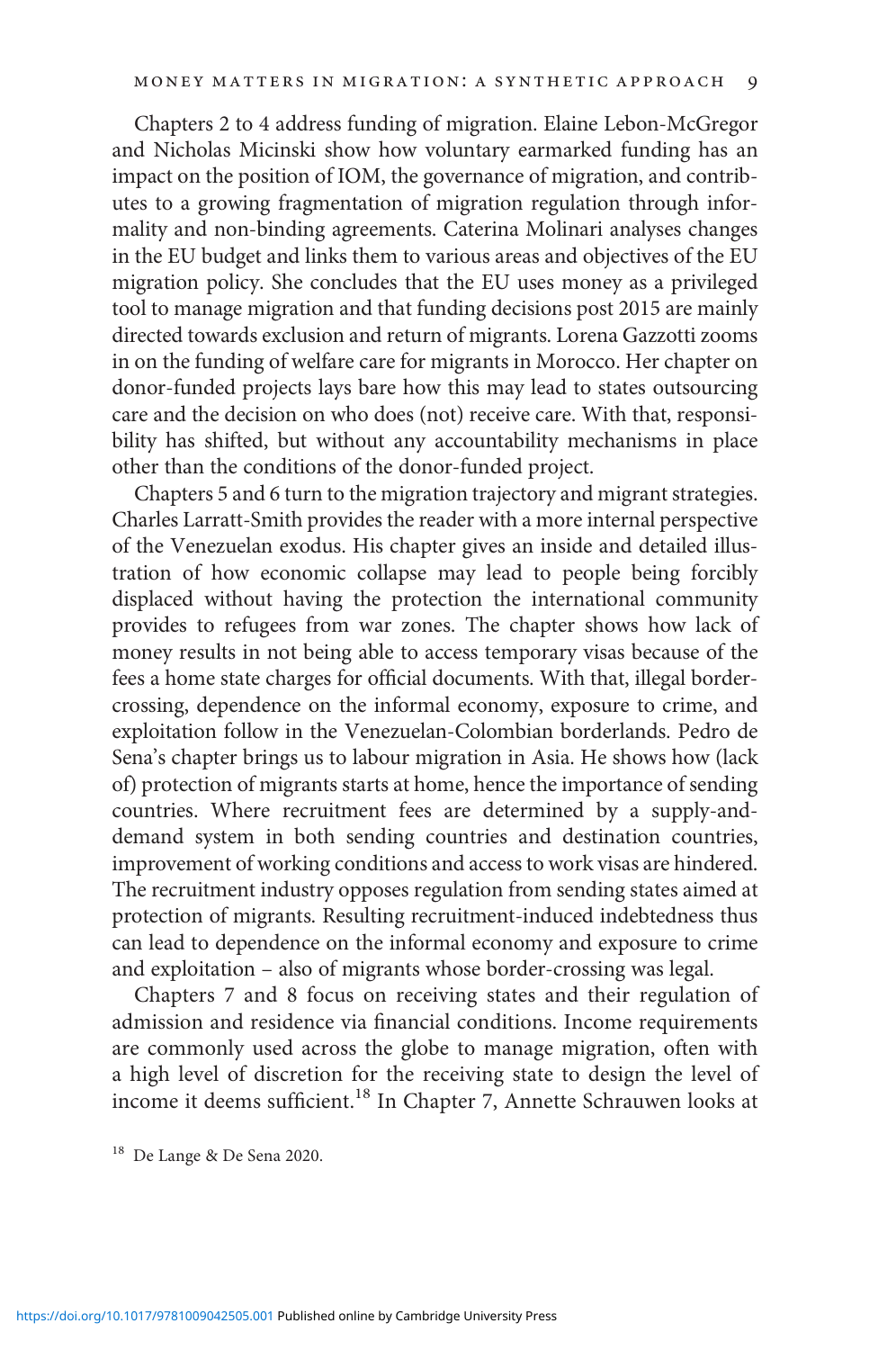policy and practice on income, or the lack thereof, in three receiving states in the context of internal EU labour migration. Her chapter shows how these states manipulate the internal EU regime on the free movement of workers via financial thresholds and turn to a policy of exclusion of EU citizens with a low or unstable income. Financial conditions are used to blur the formal distinction between the legal categories of EU citizens and migrants from outside the EU. In Chapter 8, Helga Eggebø and Anne Staver identify an economic drift, meaning the use of economic criteria seeps into the non-economic immigration policies, and stratification of migrants' rights in their chapter on restrictive amendments in Norwegian immigration policy on family reunification and access to permanent residence. These chapters signal a more general political development across the high-income states in Europe where money is key in regulating migration.

#### Part II – Participation

In The Ethics of Immigration Carens describes how, as a 'landed immigrant' in Canada, his rights and duties did not seem to differ from those of Canadian citizens for almost all practical purposes. He admits he was a privileged immigrant in many ways but still considers his position to be equal to other permanent residents in Canada and typical for permanently residing immigrants throughout Europe and North America.<sup>19</sup> The focus on money as facilitating participation<sup>20</sup> in the economy and society of the receiving state results in a different perspective. Money is an analytically overlooked tool of creating categories or of 'border drawing' between categories of migrants, citizens, between people eligible for rights and benefits, fit to belong, or not to belong that has a far wider impact than initial admission to the territory. Money has similar effects to the much more extensively mapped border drawing through time and space.<sup>21</sup> The chapter by Morgan provides a clear example of how attempts to control economic transactions replace formal border controls in the EU and how penalties turn employers into guardians of the formal economy who must block accession for certain migrants living in the host society. Financial rules or regulatory structures with financial

<sup>&</sup>lt;sup>19</sup> Carens 2013, p. 88.<br><sup>20</sup> We prefer to speak of participation as the term links more to transnationalism instead of

inclusion (one-dimensional).  $21$  On border drawing and concepts of time and space, see, for instance, Della Torre & de Lange 2018; Mezzadra & Neilson 2013.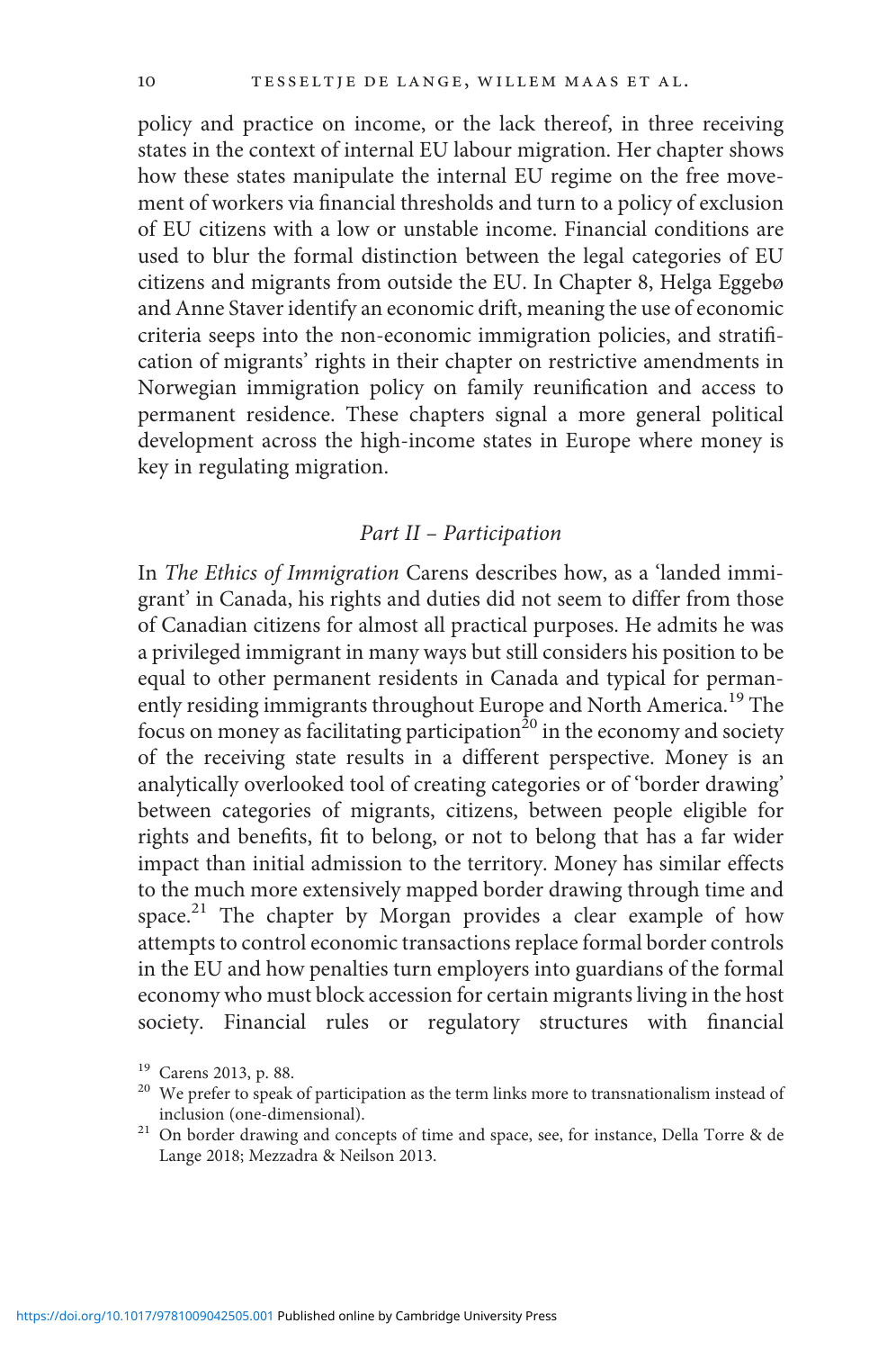implications determine participation in the society and economy of the receiving state, at macro-, meso- and micro-levels. Money-related instruments may impact migrants in ways that are not foreseen, as the example of the contradicting EU rules on access to payment accounts and combating terrorism financing shows, discussed by De Lange & Guild in Chapter 12. Money may influence the choice of migrants for a possible country of destination. It may also influence the choice of sponsors or employers for certain migrants, as a result of balancing affordability and legality. From a transnational perspective, financial regulations aimed at combating money laundering may have unforeseen consequences for remittances – even though the value of remittances for poverty alleviation and development is widely recognized, and facilitation of remittances is included in objective 10 of the global sustainable development goals and objective 20 of the UN Global Compact on Migration.

Chapter 9 describes how policies aimed at containing the costs of longterm care incentivize families with dependent elders to hire migrant care workers; it also shows that differences in national policies translate into different levels of law compliance in the families' arrangements with the migrant carers. Next, Morgan analyses in Chapter 10 how a similar template of financial instruments targeted to prevent unauthorized migrant work in European countries developed. The aim of these instruments seems to be deterrence and making it difficult for unauthorized migrants to sustain themselves by barring their access to the labour market. Access to the labour market is not barred for EU citizens, but financial criteria determining free movement rights do impact that access in particular for women. Mantu shows in Chapter 11 how seemingly neutral financial criteria and definitions present in EU free movement legislation and upheld by the European Court of Justice are not genderneutral and deny or ignore the impact on EU free movement and citizenship rights of women.

The last two chapters under Part II turn to financial rules to combat money laundering and terrorism. Both chapters show how financial rules aimed at securitization have negative consequences for financial regulation of aims that are recognized as valuable and directed at inclusion and participation. D'Orsi takes the reader to the African continent in a very insightful chapter on the value of remittances. He explains the regulatory framework and the main actors related to remittances and provides case studies on three African countries. He argues that the impact of rules against money laundering should better take into account the position of migrants and the value of remittances. De Lange and Guild demonstrate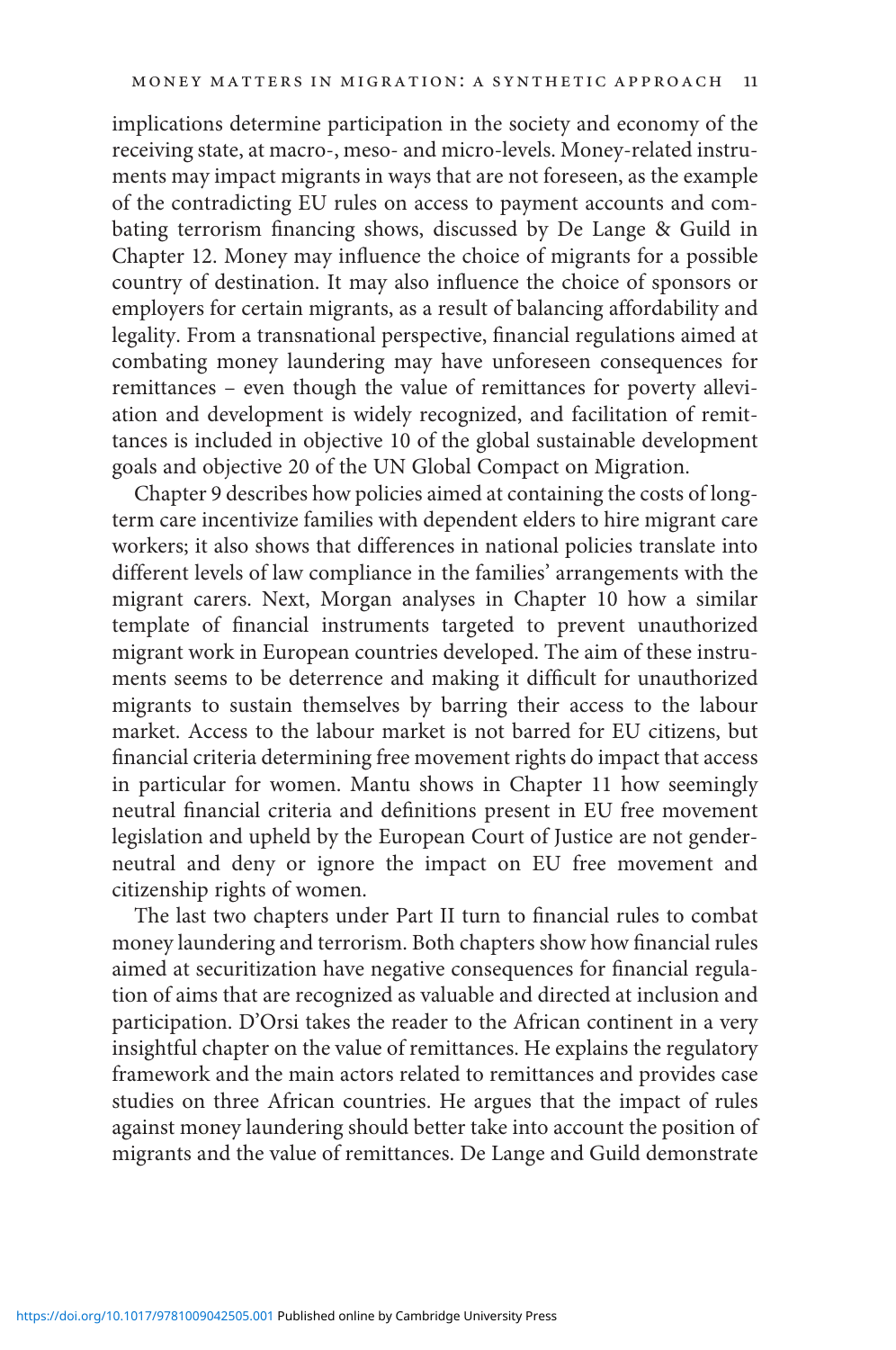in Chapter 12 how the EU rules aimed at migrant inclusion in payment system infrastructure are frustrated because of rules against terrorist financing and money laundering. Banks become border guards of formal financial participation of migrants. With the increasing abandoning of cash payments, not having a bank account may result in wider social exclusion.

#### Part III – Citizenship

Money should not just be understood as a means to pay for migration enforcement, border control, labour market access, or, on the individual level, a means to pay for food, travel, or education. Money is analytically disentangled as the normative value it stands for, the wealthy are not seen as a burden, having an income proves economic ties, having a profitable business is proof of taking 'responsibility', being trustworthy, and deserving a fast-track citizenship. Part III addresses the effect money may have on our understanding of citizenship as an equality-centred notion. In general, the theoretical focus in citizenship literature is not so much on migrants, but on transformation of the host society.<sup>22</sup> The ability of states to determine who their citizens are is a core element of sovereignty, yet EU citizenship creates new rights and a common status transcending the member states and requiring shared governance.<sup>23</sup> At the time of writing, this is motivating EU authorities to scrutinize member state policies on investor citizenship (discussed below), as well as subjecting member state policies on naturalization and denaturalizing to EU law. The chapters in part III address the link between money and citizenship and show how both citizenship and financial instruments can be used as a stick or carrot. Governments' use of citizenship to attract the wealthy has seen a revival at the beginning of the century, to such an extent that a whole industry of investment migration emerged, allowing private actors to make money out of the relationship between state and prospective citizen. On the other hand, governments' use of financial incentives or conditions to protect the welfare state may block access to citizenship even for those 'migrants' who are born on their territory. Furthermore, the use of a financial 'stick' to protect the welfare state may result in taking away or denying the protection of their citizenship to the 'undeserving'. The

<sup>&</sup>lt;sup>22</sup> Brettell & Hollifield 2015, p. 14.<br><sup>23</sup> Maas 2016; Schrauwen 2018.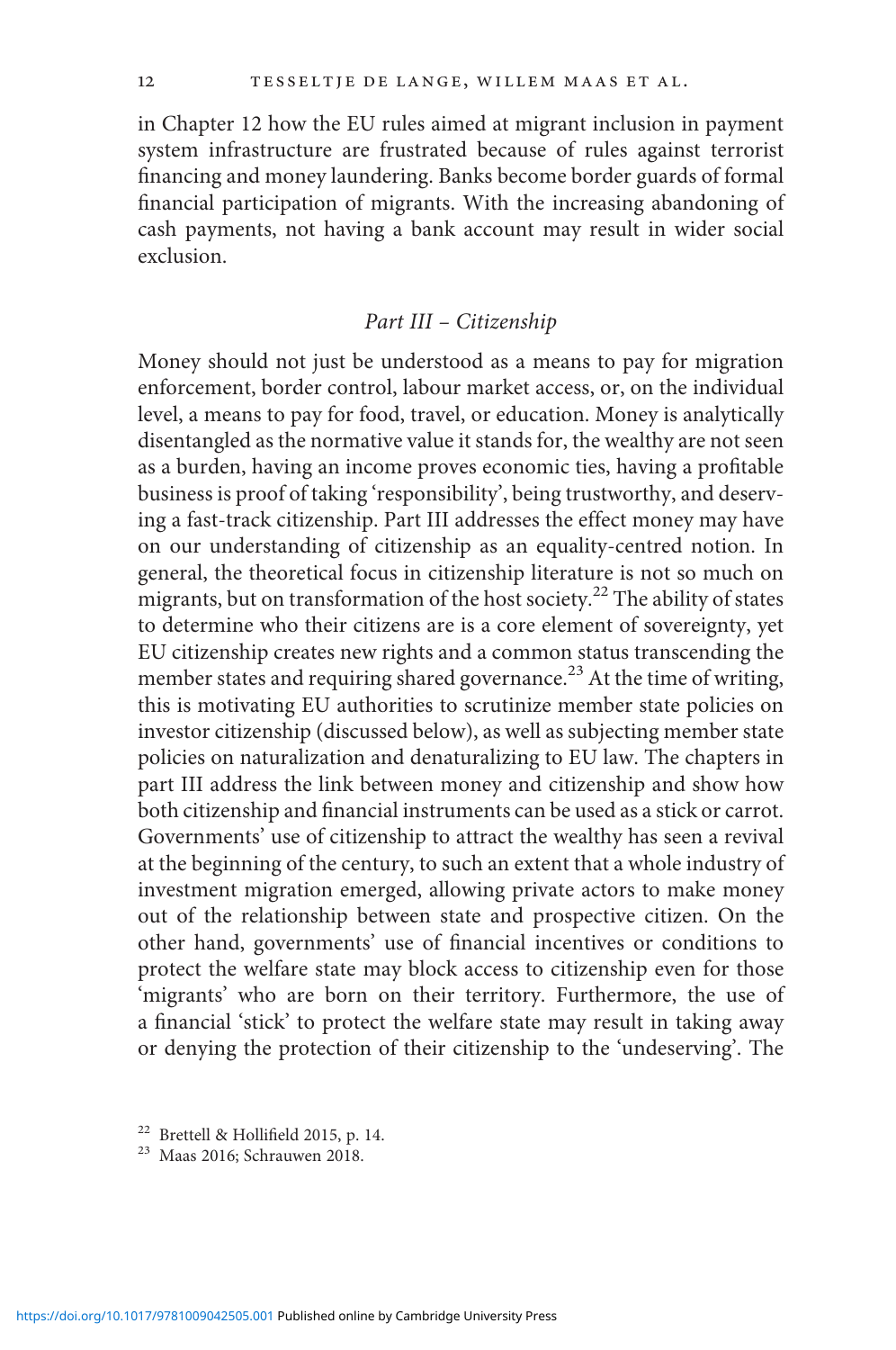link between money and citizenship results in inequality, both internationally and within states.

The first three chapters under Part III focus on investment citizenship programs. Kristin Surak investigates the increasing concentration of wealth owned by a small group of elites, showing how high net worth individuals generally seek improved mobility rather than immigration, motivated by risk management, business opportunities, and visa-free travel. She argues that fortunes are made within states (caused by mass privatization, marketization, and increasing economic inequality) even as wealthy investor migrants seek to escape the same borders that enabled their wealth. Elena Prats' aim is to bring conceptual clarity to the debate on investor citizenship programmes. In her chapter, Prats provides a solid definition and investigates the legitimacy of the programmes by doing the theoretical exercise of deploying a method of assessment – contract law – grounded on the mainstream characterization of the programmes as commodifying and selling citizenship. Initiating her text with a conceptual distinction of the meanings of legitimacy, the author illustrates the use of the mentioned method with the case of the Maltese programme. Finally, Ayelet Shachar reminds us that the conditions of access to membership reveal much about a society's vision of citizenship and the power dynamics inherent in admission. She finds that money matters in shaping entry, settlement, and naturalization prospects, generating tremendous opportunities for the wealthy while closing doors for everyone else; wealth as a criterion for citizenship, long discredited in light of the ideal of political equality, is being revived.

The final two chapters focus on the relationship between money, migration, and citizenship within societies. Judith de Jong and Betty de Hart investigate the social and financial consequences of being a mixedstatus family, focusing on the case of the Netherlands. The exclusion of illegalized individuals from certain benefits for housing, health, or child care extends to legal partners and family members, especially those who depend on social benefits to make ends meet, who also lose their rights to benefits. Because of their relationship with an illegalized migrant, they find themselves relegated to the margins of society as 'failed citizens'; financial instruments of the welfare state thus draw borders within mixed-status families, dividing families and devaluing citizens. Finally, Willem Maas investigates the role of money as facilitator and barrier to internal migration, and its resulting effects on democratic equality. As the previous chapters elucidated for international migrants, rich migrants are generally valued while poor migrants are generally shunned; Maas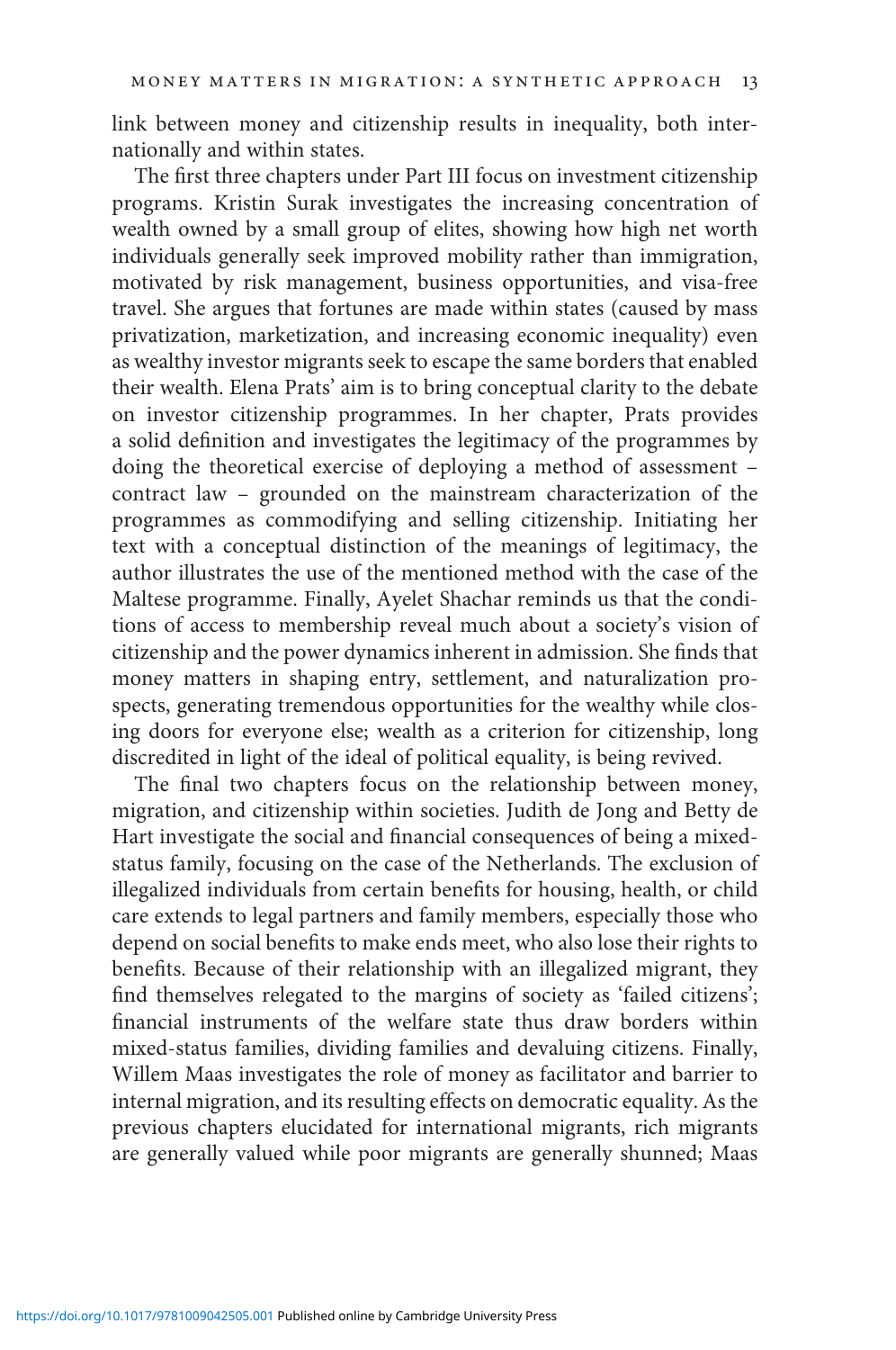demonstrates that money matters even when the prospective migrants are internal migrants with shared rights and citizenship.

#### References

- Abraham, David. 2015. 'Law and Migration: Many Constants, Few Changes'. In Caroline B. Brettell & James F. Hollifield, eds., Migration Theory: Talking across Disciplines (3rd ed.). Routledge.
- Boeles, P., M. den Heijer, G. Lodder, and K. Wouters. 2014. European Migration Law. Intersentia, 2nd ed.
- Brettell, Caroline B. and James F. Hollifield. 2015. Migration Theory: Talking across Disciplines. Routledge, 3rd ed.
- Carens, J. 2013. The Ethics of Immigration. Oxford: Oxford University Press.
- De Haas, H. & R. Plug. 2006. 'Cherishing the Goose with the Golden Eggs: Trends in Migrant Remittances from Europe to Morocco 1970–2004'. IMR 40(3), 603–604.
- De Lange, Tesseltje. 2015. 'Third-Country National Students and Trainees in the EU: Caught between Learning and Work'. International Journal of Comparative Labour Law and Industrial Relations 31, 453–471. [www](http://www.kluwerlawonline.com/document.php?id=IJCL2015025) [.kluwerlawonline.com/document.php?id=IJCL2015025](http://www.kluwerlawonline.com/document.php?id=IJCL2015025).
- De Lange, Tesseltje. 2018. 'Welcoming Talent? A Comparative Study of Immigrant Entrepreneurs' Entry Policies in France, Germany and the Netherlands'. Comparative Migration Studies 6:27(1).
- De Lange, Tesseltje & Pedro De Sena. 2020. 'Your Income Is Too High, Your Income Is Too Low: Discretion in Labour Migration Law and Policy in the Netherlands and Macau'. The Theory and Practice of Legislation, 1–17. [doi/](http://doi/full/10.1080/20508840.2020.1729559) [full/10.1080/20508840.2020.1729559](http://doi/full/10.1080/20508840.2020.1729559).
- Della Torre, Lucia & Tesseltje de Lange. 2018. 'The "Importance of Staying Put": Third Country Nationals' Limited Intra-EU Mobility Rights'. Journal of Ethnic and Migration Studies 44(9), 1409–1424. [doi/full/10.1080/1369183X](http://doi/full/10.1080/1369183X.2017.1401920) [.2017.1401920](http://doi/full/10.1080/1369183X.2017.1401920).
- Guild, Elspeth & Stefanie Grant. Migration Governance in the UN: What is the Global Compact and What Does It Mean?, Queen Mary University of London, School of Law Legal Studies Research Paper No. 252/2017.
- Lindley, A. 2011. 'Remittances'. In Alexander Betts, ed., Global Migration Governance. Oxford University Press, pp. 242–265.
- Maas, Willem. 2007. Creating European Citizens. Rowman & Littlefield.
- Maas, Willem. 2013. 'Free Movement and Discrimination: Evidence from Europe, the United States, and Canada'. European Journal of Migration and Law 15 (1), 91–110.
- Maas, Willem. 2016. 'European Governance of Citizenship and Nationality'. Journal of Contemporary European Research 12(1), 532–551.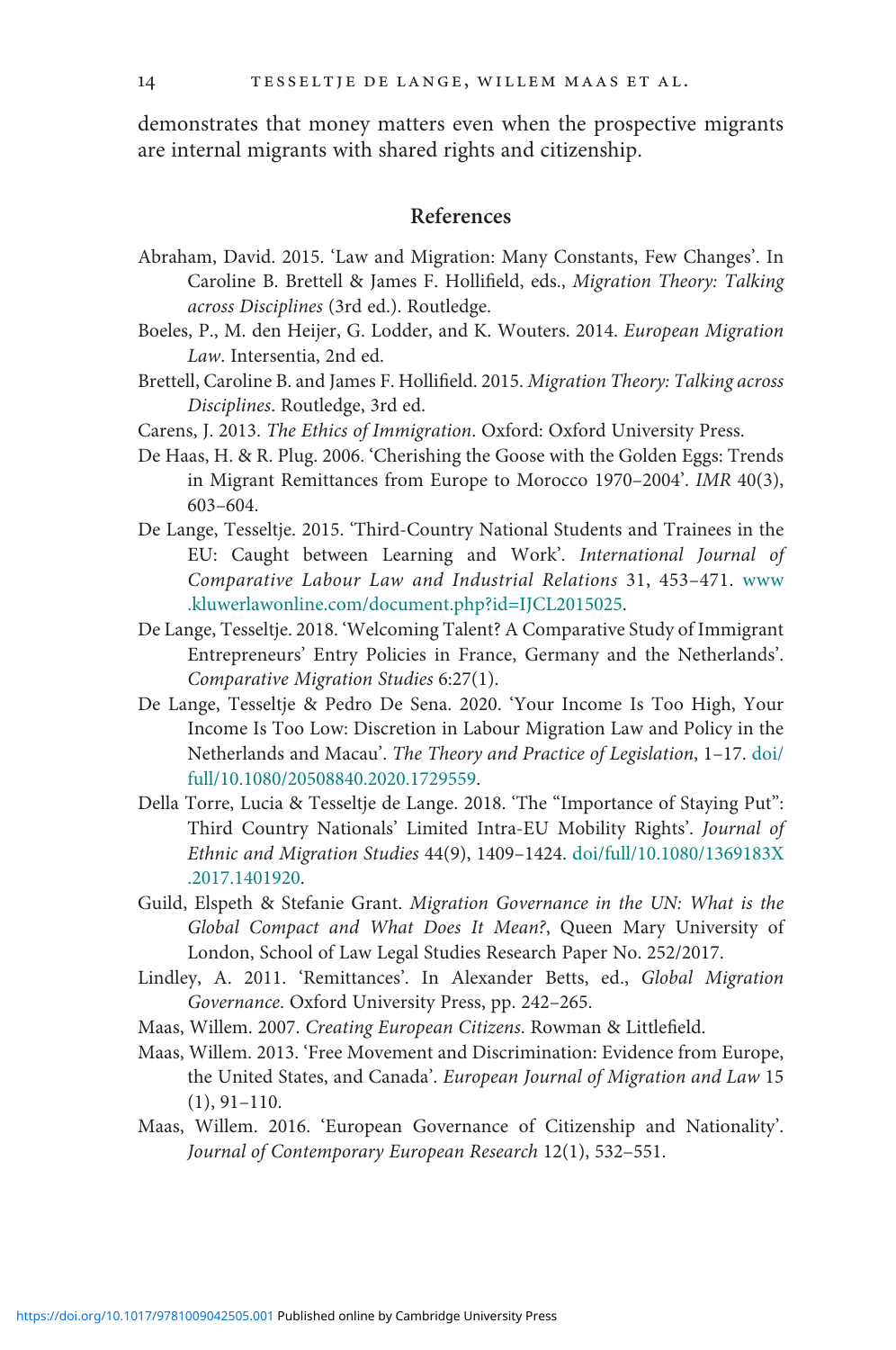- Mezzadra, Sandro & Brett Neilson. 2013. Border as Method, or, the Multiplication of Labor. Duke University Press.
- Paul, Regine. 2015. The Political Economy of Border Drawing: Arranging Legality in European Labor Migration Policies. Berghahn Books.
- Sassen, Saskia. 2014. Expulsions: Brutality and Complexity in the Global Economy. Harvard University Press.
- Schrover, Marlou & M. D. Moloney. 2013. 'Introduction: Making a Difference'. In M. Schrover & M. D. Moloney, eds., Gender, Migration and Categorisation: Making Distinctions between Migrants in Western Countries, 1945–2010. Amsterdam University Press, pp. 7–54.
- Schrauwen, Annette. 2018. 'Citizenship of the Union'. In P. J. Kuijper, F. Amtenbrink, D. Curtin, B. De Witte, A. McDonnell, & S. Van den Bogaert, eds., The Law of the European Union (5th ed.). Alphen aan den Rijn: Wolters Kluwer, pp. 611–638.
- Schrauwen, Annette. 2021. 'Citizenship and Non-Discrimination Rights in the Area of Freedom, Security and Justice'. In Sara Iglesias & Maribel Pascual, eds., Fundamental Rights in the EU Area of Freedom, Security and Justice. Cambridge University Press, pp. 394–412.
- Wray, Helena, Eleonore Kofman, Saira Grant, & Charlotte Peel. 2015. Family Friendly? The Impact on Children of the Family Migration Rules: A Review of the Financial Requirements. Project Report, Children's Commissioner.